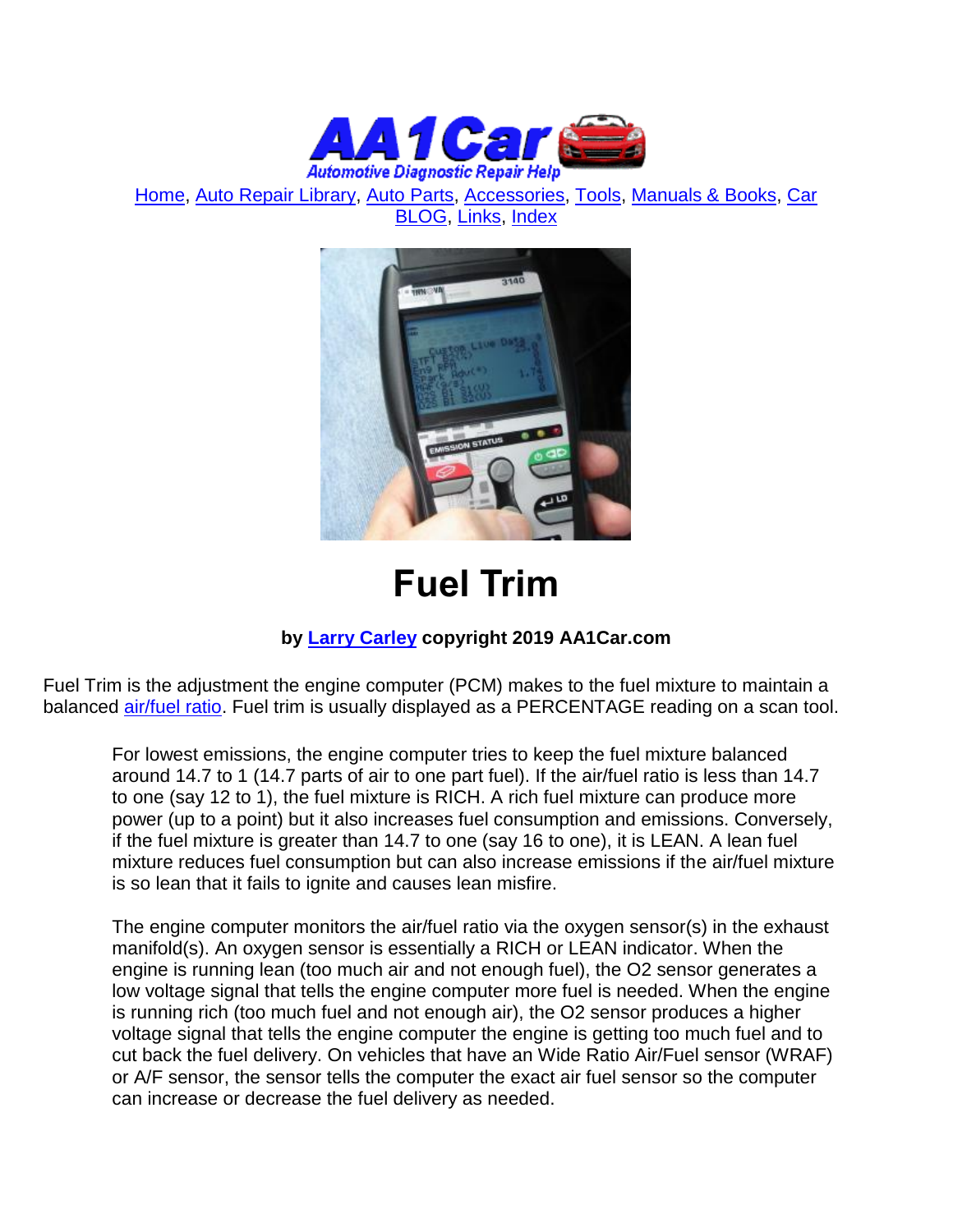Accurate fuel trim values require an accurate feedback signal from the Oxygen sensor, otherwise the engine computer has no way of knowing whether the fuel mixture is running rich or lean.

When a cold engine is first started, it may take 10 to 30 seconds or more for the heaters inside the oxygen sensors to warms the sensors up to operating temperature. Until that point is reached and the fuel feedback control system goes into "closed loop", the fuel mixture is fixed at a predetermined value so no fuel trim adjustments are made. But once the Oxygen sensors are hot and the coolant temperature is high enough for the computer to go into closed loop, the computer starts to generate fuel trim values and make adjustments in the fuel mixture.

When the engine is shut off, the fuel trim values are retained in the computer's memory so the next time the vehicle is driven it can pick up where it left off. Erasing the computer's memory with a scan tool or by disconnecting the battery or the PCM power supply to clear codes also wipes the fuel trim values, which means the computer has to start learning the fuel adjustments all over again the next time the engine runs.

### **How to Read Fuel Trim**

The fuel trim value is read by plugging a scan tool into the OBD II diagnostic connector located under the instrument panel (on the drivers side near the steering column). When the key is turned on, the scan tool will initialize and start to communicate with the vehicle's onboard computer. Depending on the tool and the vehicle, it may be necessary to enter the vehicle year, make, model and engine VIN code before the scan tool can read the data.

The engine must be started and running to read the fuel trim information. Depending on the scan tool and how its menu options are set up, you choose the option that allows you to read system live data. This will display a long list of sensor outputs and other readings called PIDs (Parameter IDs). On this list will be two fuel trim values for inline four and six cylinder engines, and four fuel trim values for V6 and V8 engines (one pair for each cylinder bank).

There are two types of fuel trim values shown:

**Short Term Fuel Trim (STFT)** is what the engine computer is doing to the fuel mixture right now.

This value changes rapidly and can bounce around quite a bit depending on engine load, speed, temperature and other operating conditions).

Values normally range from negative 10 percent to positive 10 percent, though the readings may jump as much as 25 percent or more in either direction.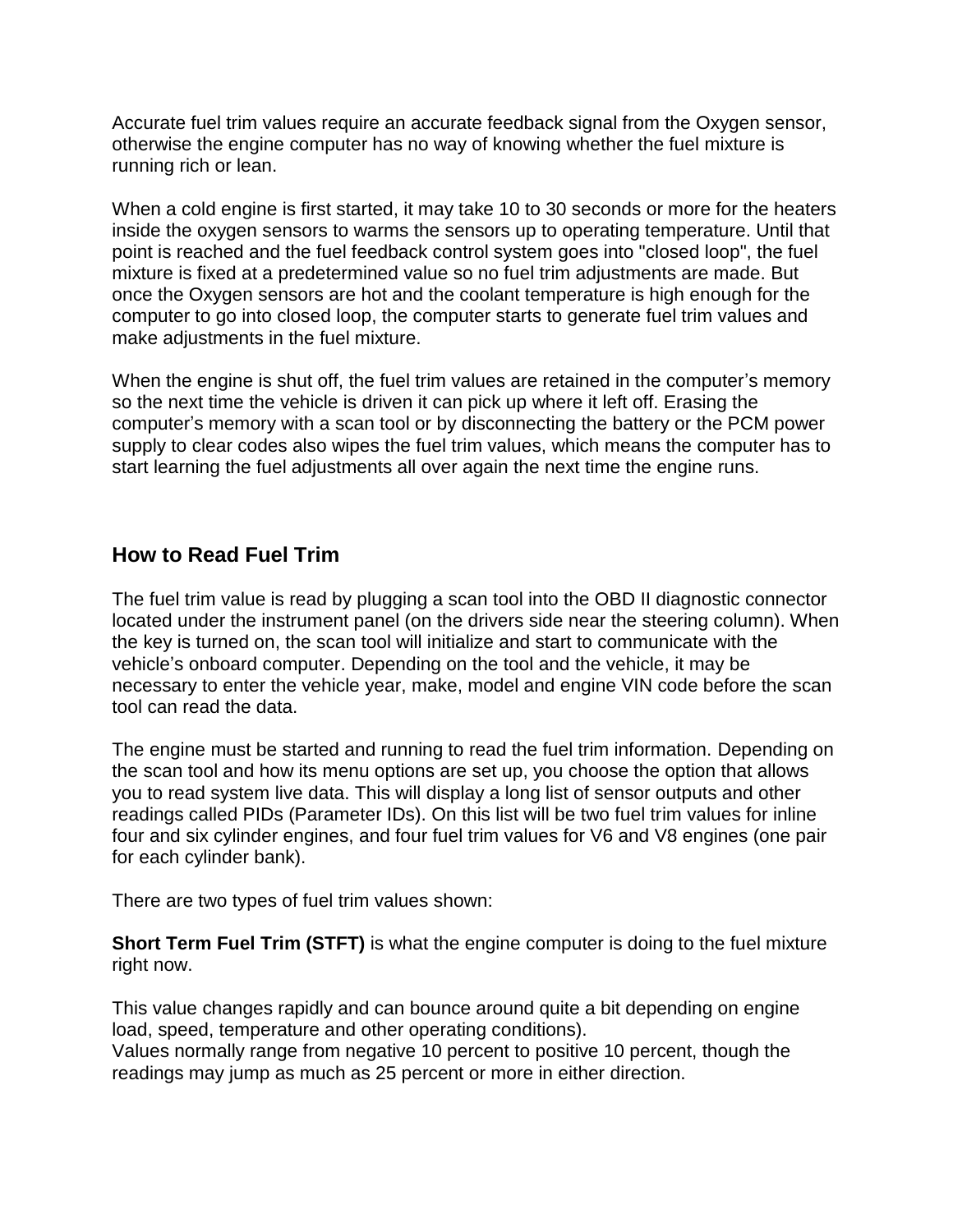**Long Term Fuel Trim (LTFT)** is a longer term average of what the engine computer has been doing to balance the fuel mixture over a predetermined interval of time. This value is a more accurate indicator of how the fuel mixture is being corrected to compensate for changes in the air/fuel ratio that are occurring inside the engine.

**STFT B1** is Short Term Fuel Trim engine cylinder Bank 1 **STFT B2** is Short Term Fuel Trim engine cylinder Bank 2 **LTFT B1** is Long Term Fuel Trim engine cylinder Bank 1 **LTFT B2** is Long Term Fuel Trim engine cylinder Bank 2

How do you know which cylinder bank is 1 or 2 on a V6 or V8 engine? Bank 1 will be the cylinder bank that has cylinder number one in the engine firing order. For more information on firing orders, see the following:

[Firing Orders \(Chevy\)](http://www.aa1car.com/library/chevy_firing_orders.htm) [Firing Orders \(Chrysler\)](http://www.aa1car.com/library/chrysler_firing_orders.htm) [Firing Orders \(Ford\)](http://www.aa1car.com/library/ford_firing_orders.htm)

#### **What Fuel Trim Values Mean**

**POSITIVE** fuel trim values mean the engine computer is adding fuel (increasing the pulse width or on-time of the fuel injectors) to add more fuel to the engine. In other words, it is attempting to RICHEN the fuel mixture because it thinks the engine's air/fuel mixture is running too lean.

**NEGATIVE (-)** fuel trim values mean the engine computer is subtracting fuel (decreasing the pulse width or on-time of the fuel injectors) to reduce the amount of fuel injected into the engine. This is done to LEAN out the fuel mixture to compensate for what it perceives as a rich running condition.

Remember, all this is based on what the oxygen sensors are telling the engine computer. If the O2 sensors indicate LEAN, the computer adds fuel and generates a POSITIVE fuel trim value. If the O2 sensors are reading RICH, the computer compensates by subtracting fuel and generates a NEGATIVE fuel trim value.

By reading the STFT and LTFT fuel trim values on a scan tool while your engine is running, you can tell if the air/fuel mixture is running rich (negative fuel trim percentages) or lean (positive fuel trim percentages).

#### **What Fuel Trim Values Should Be**

Ideally, the STFT and LTFT should be within a few percentage points of zero when the engine is idling or being held at a steady RPM. Remember, STFT can bounce around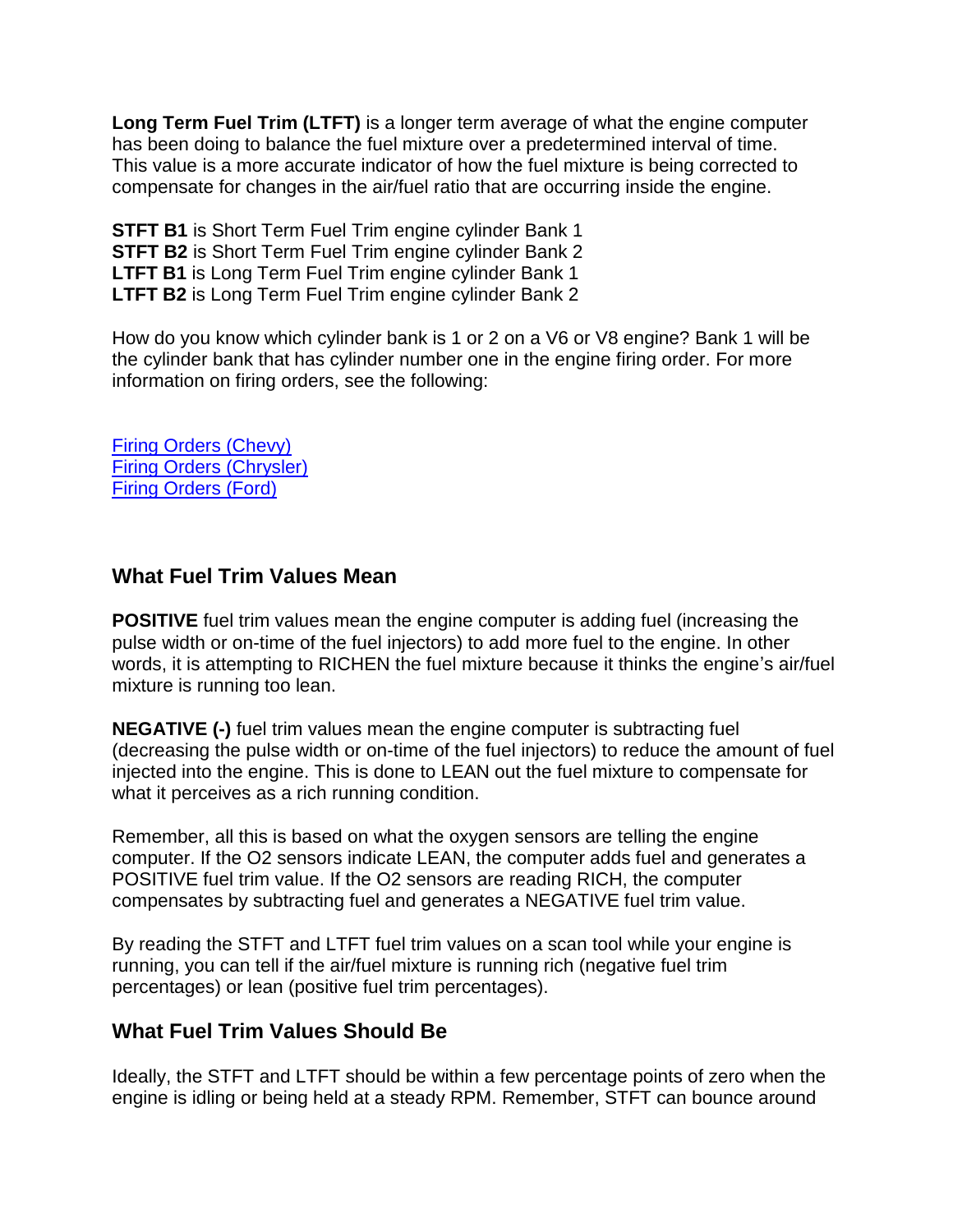quite a bit as when you suddenly snap open the throttle or decelerate. But LTFT can tell you if the average fuel/mixture is running rich or lean.

Good LTFT values should be as close to zero as possible, though they can range from 5 to 8 percent depending on the condition of the engine. If the LTFT is getting up around 10 percent or higher, it usually indicates a problem that needs to be diagnosed.

**LTFT values that get up around 20 to 25 percent will usually set a P0171 or P0174 lean code.**

**LTFT values that drop down to negative 20 to 25 will usually set a P0172 or P0175 rich code.**



*This scantool is displaying a STFT value of 25 percent. Normally that would indicate a problem, but in this case the engine is not running (Engine RPM is zero). As soon as the engine starts and goes into closed loop, the fuel trim readings will begin to change.*

## **How Fuel, Ignition and Engine Problems Affect Fuel Trim**

Lean fuel mixtures are a more common problem than rich fuel mixtures, though either can happen depending on the cause.

LEAN fuel mixtures will generate higher than normal POSITIVE fuel trim readings on your scan tool.

RICH fuel mixtures will generate NEGATIVE fuel trim values.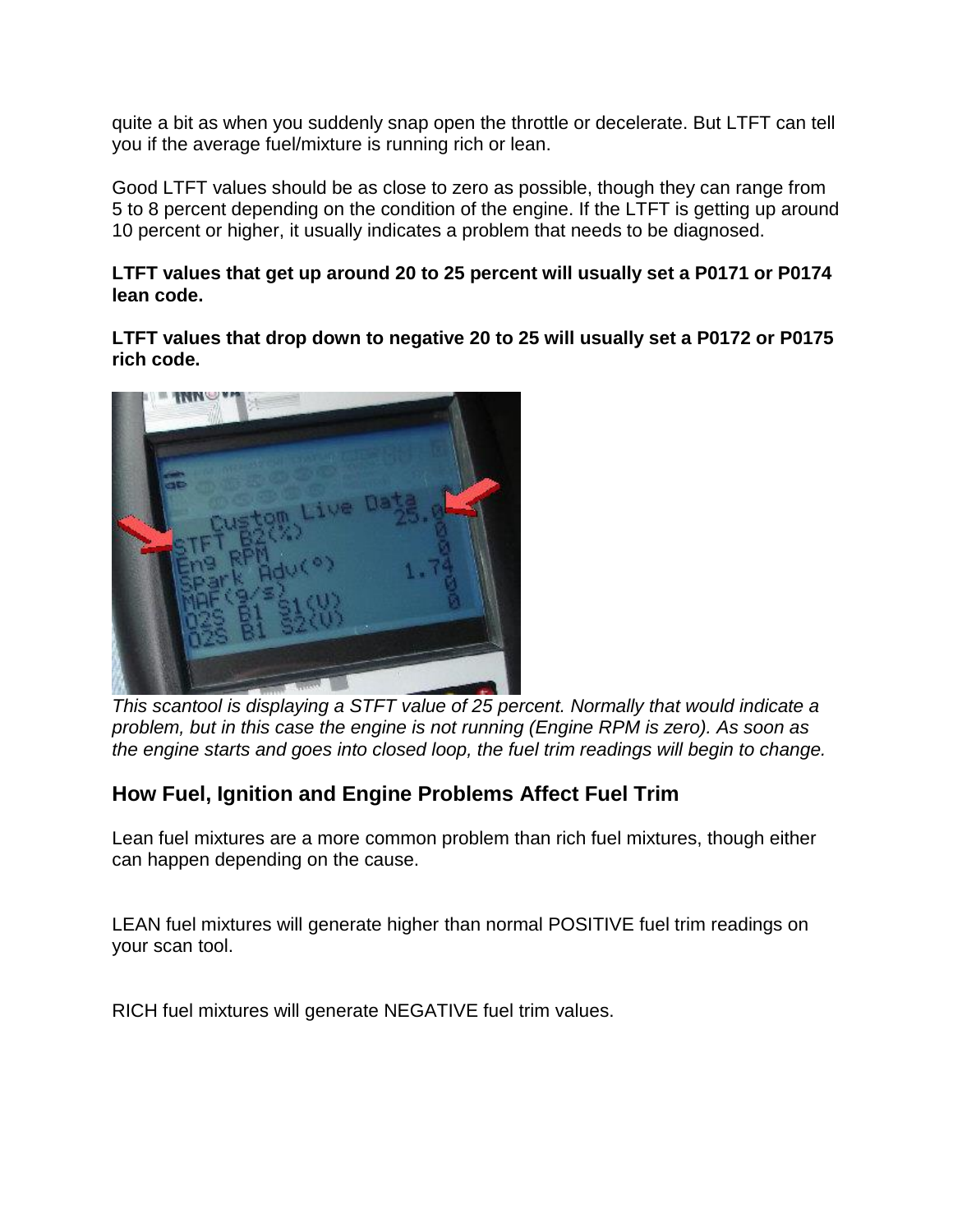## **Some possible causes of LEAN fuel mixtures include:**

Air or vacuum leaks in the intake manifold, near the throttle body or at vacuum hose connections.

Weak fuel pump that is not generating enough pressure or volume

Fuel line restrictions (like a pinches hose or plugged filter)

A weak fuel pressure regulator that is not maintaining adequate fuel pressure

Air leaks in the PCV plumbing

Dirty MAF (Mass Airflow) sensor that is under reading airflow into the engine

Dirty or dead fuel injectors

Ignition misfire (a fouled spark plug, weak ignition coil or bad plug wire that causes a misfire allows unburned oxygen to pass into the exhaust and fool the O2 sensors)

Compression leaks (bad exhaust valve that allows unburned oxygen into exhaust and fools O2 sensors)

Exhaust manifold crack or gasket leak (allows unburned air into exhaust and fools O2 sensors)

Bad O2 sensor (signal shorted to ground so the sensor reads lean all the time)

## **Some possible causes of RICH fuel mixtures include:**

Leaky fuel injector

Excessive fuel pressure due to bad fuel pressure regulator or restricted fuel return line

Extremely dirty air filter or restrictions in air intake system

Exhaust restrictions (clogged converter, crushed exhaust pipe or plugged muffler)

Bad O2 sensor (output shorted to voltage so it reads RICH all the time)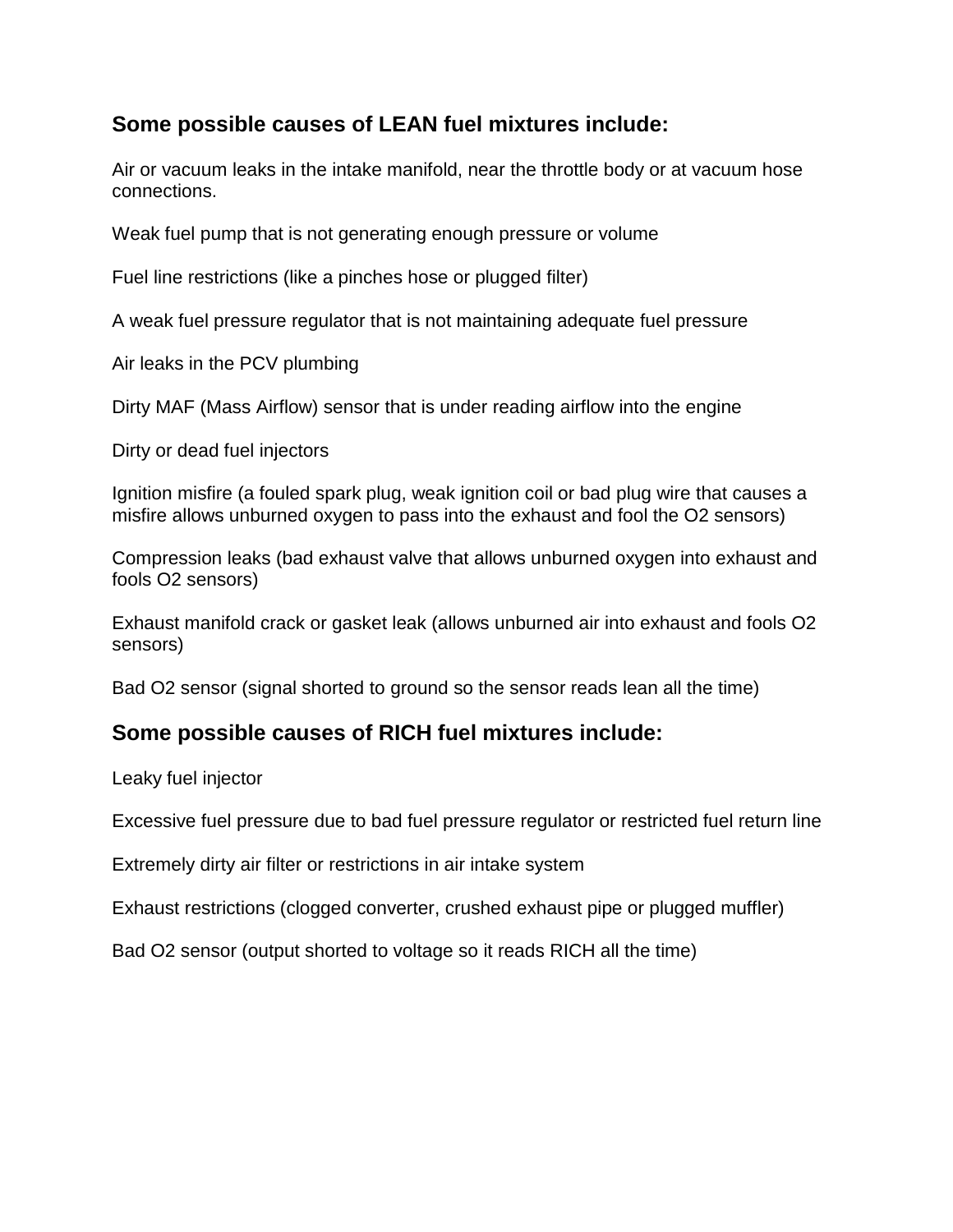#### **Using Fuel Trim to Diagnose Problems**

Use Fuel Trim to Diagnose Vacuum and Fuel Delivery Leaks. With the engine idling, look at the Short Term Fuel Trim (STFT) and Long Term Fuel Trim (LTFT) values. Normal range may be high as plus or minus 8, but closer to zero is best. If the numbers are +10 or higher for STFT and LTFT, your engine is running LEAN. Rev the engine to 1500 to 2000 RPM and hold it steady for half a minute or so. If the fuel trim numbers drops back down to a more normal reading, it confirms the engine has a vacuum leak at idle. This is because vacuum leaks have less of a leaning effect on the fuel mixture as engine speed and load increase.

If the fuel trim readings do not change much, the lean fuel condition is more likely due to a fuel delivery problem (weak fuel pump, restricted fuel filter, dirty fuel injectors or a leaky fuel pressure regulator) than a vacuum leak.

LTFT fuel trim readings that are trending high might also be the result of a slight ignition misfire that is not bad enough yet to set a misfire code but is bad enough to cause a drop in fuel economy. One or more fouled spark plugs that are misfiring occasionally, or a weak ignition coil or bad plug wire that is allowing some occasional misfires could be the cause. For more information on misfire diagnose, [Click Here.](http://www.aa1car.com/library/misfire.htm)

You can use fuel trim to identify dirty fuel injectors. If the LTFT fuel trim readings are trending up (POSITIVE), it means the fuel feedback control system is compensating for an air/fuel mixture that is becoming progressively leaner over time. The most likely cause would be dirty fuel injectors. Fuel delivery can be restricted by the accumulation of varnish deposits inside the injector nozzles. The fix here is to clean the injectors. If the fuel trim values return to normal after the injectors have been cleaned, it verifies you have solved the problem. If the fuel trim values don't change after cleaning the injectors, the lean fuel condition may be due to low fuel pressure or air/vacuum leaks.

You can use fuel trim readings to check the response of the oxygen sensors and engine computer to changes you make in the fuel mixture. While the engine is idling, temporarily disconnect a vacuum hose. You should see the STFT fuel trim readings jump immediately and go POSITIVE, and the LTFT should start to creep up in response to the artificial lean fuel mixture you have just created by disconnecting the vacuum hose.

To test a rich response, you can feed some propane vapor from a small propane tank into the throttle body or a vacuum hose connection on the intake manifold. This time, you should see a drop in fuel trim readings, with STFT going NEGATIVE, and LTFT creeping downward in response to the rich fuel mixture.

No change in fuel trim readings when you create an artificial lean or rich fuel mixture would tell you the engine computer is NOT operating in closes loop, or that the oxygen sensor(s) are not responding to changes in the fuel mixture.